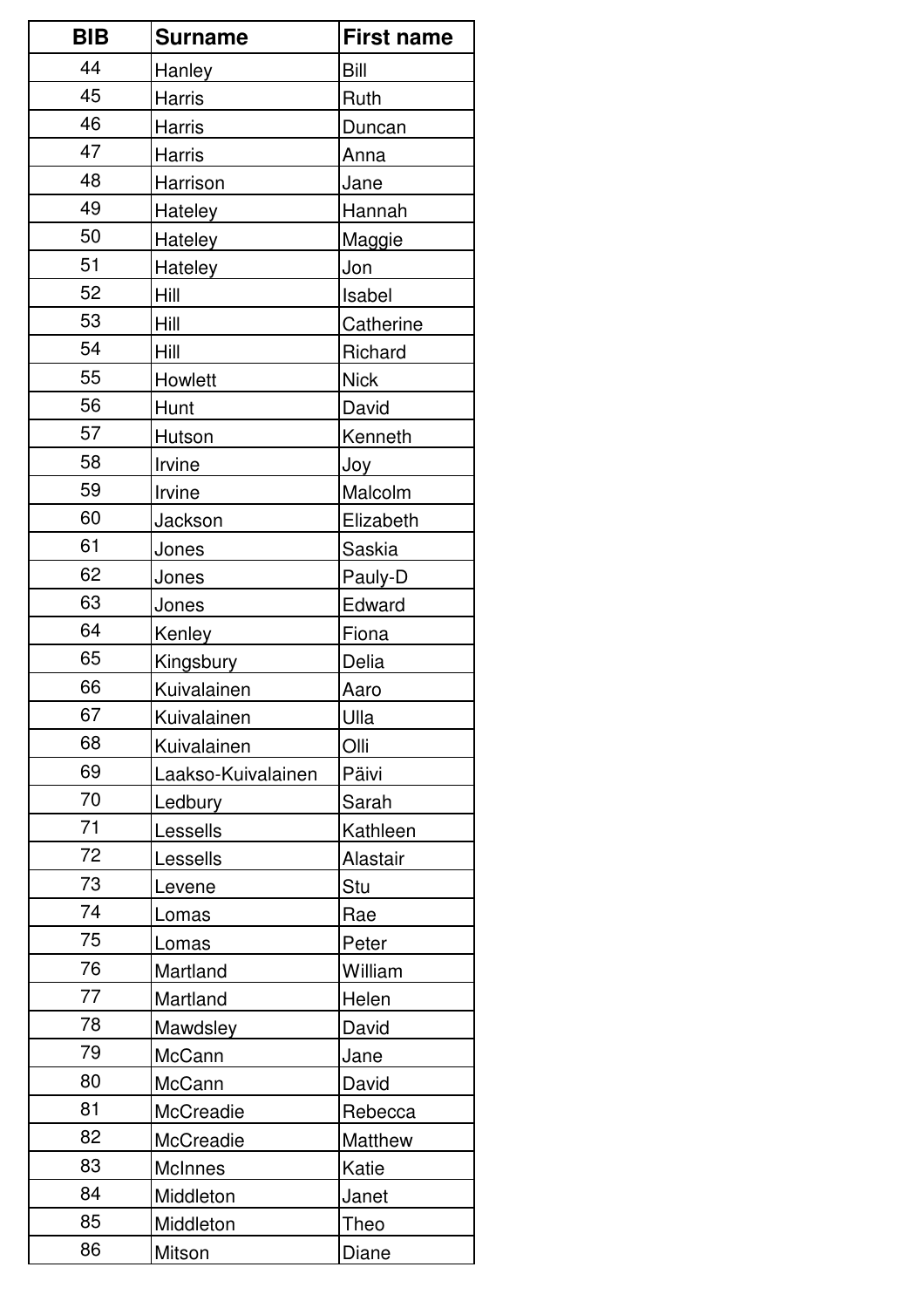| <b>BIB</b> | <b>Surname</b> | <b>First name</b> |
|------------|----------------|-------------------|
| 87         | Moody          | Pat               |
| 88         | Nilsen         | Anna              |
| 89         | Nilsen         | Graham            |
| 90         | <b>Nisbet</b>  | Janice            |
| 91         | Pal            | David             |
| 92         | Parkinson      | William           |
| 93         | Parkinson      | Helen             |
| 94         | Parkinson      | Robert            |
| 95         | Payne          | Jean              |
| 96         | Payne          | Andrew            |
| 97         | Price          | Russell           |
| 98         | Pullin         | John              |
| 99         | Quickfall      | Karen             |
| 100        | Richardson     | Sharron           |
| 101        | Richardson     | Clive             |
| 102        | Rooney         | Catherine         |
| 103        | Rosen          | David             |
| 104        | Rosen          | Miriam            |
| 105        | Ross           | Peter             |
| 106        | Rostron        | Jean              |
| 107        | Round          | Stephen           |
| 108        | Rush           | Ella May          |
| 109        | Rush           | Tereza Maria      |
| 110        | Shaw           | John              |
| 111        | Shaw           | Rosie             |
| 112        | Slavik         | Alexander         |
| 113        | Smith          | James             |
| 114        | Smithard       | Heather           |
| 115        | Smithard       | Les               |
| 116        | Smithard       | Phil              |
| 117        | Smyth          | Patrick           |
| 118        | Sutton         | Elaine            |
| 119        | Taylor         | Robert            |
| 120        | Thornton       | <b>Vicky</b>      |
| 121        | Thornton       | Alistair          |
| 122        | Verity         | Robert            |
| 123        | Walker         | David             |
| 124        | Wathey         | Dominic           |
| 125        | Wathey         | David             |
| 126        | Watson         | lan               |
| 127        | Williams       | Leah              |
| 128        | Wilson         | Martin            |
| 129        | Woolfenden     | Geoff             |